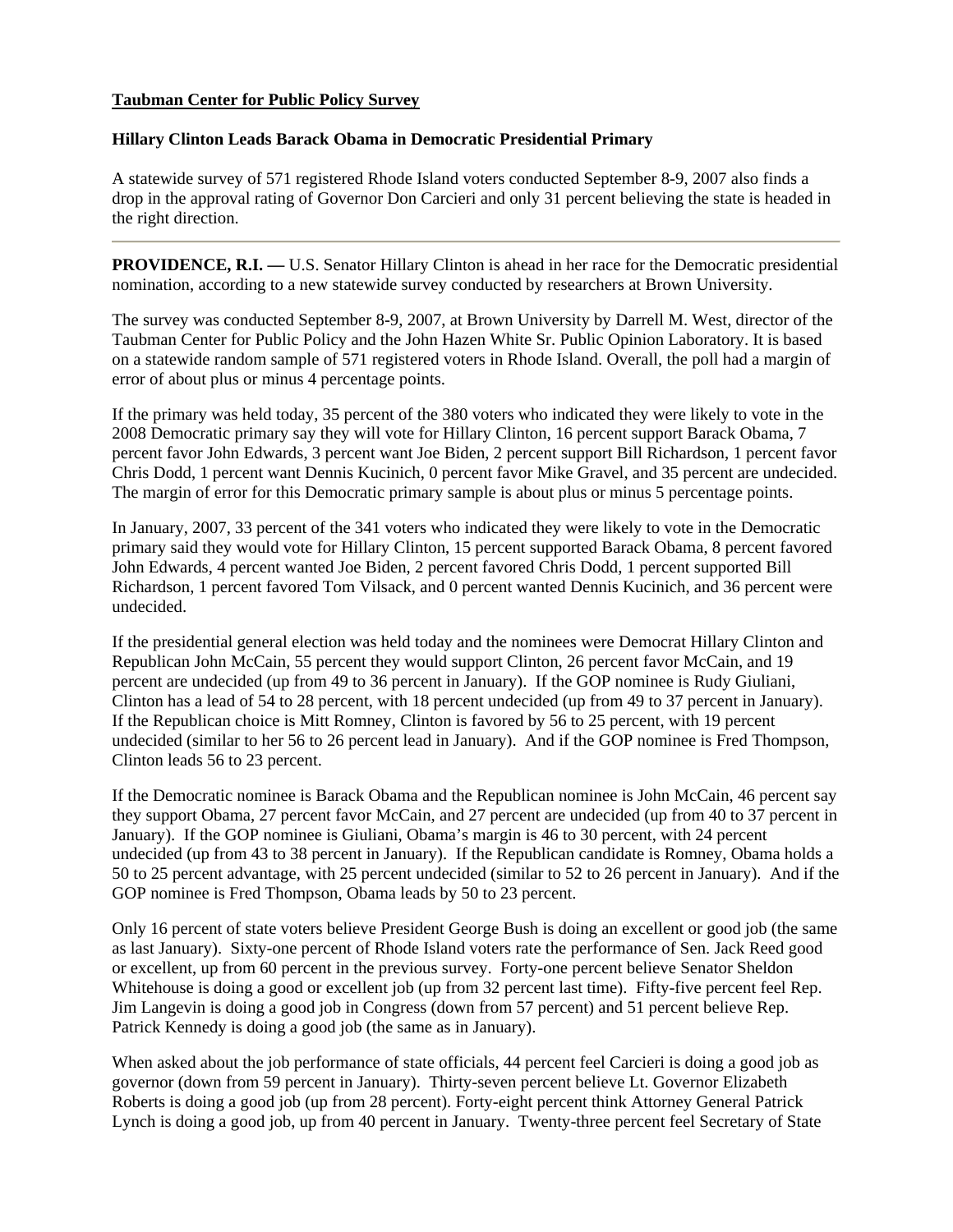Ralph Mollis is doing a good job as secretary of state (up from 19 percent). Thirty-seven percent believe Treasurer Frank Caprio, Jr. is doing a good job (up from 22 percent).

Sixty-four percent say Providence Mayor David Cicilline is doing a good job, down from 67 percent in the last survey. Twenty-one percent believe House Speaker William Murphy is doing a good job (down from 26 percent) and 16 percent feel Senate President Joseph Montalbano is doing a good job, down from 19 percent.

Only 31 percent believe the state is headed in the right direction, while 57 percent feel it is headed on the wrong track. In January, 50 percent thought Rhode Island was headed in the right direction and 34 percent believed it was off on the wrong track.

We asked whether people believe it is a good or bad idea that a local radio station hired former Providence Mayor Buddy Cianci to host a radio talk show. Fifty-seven percent said they thought it is a good idea, 23 percent believe it is a bad idea, and 20 percent are unsure. When asked whether Cianci's felony conviction made them more likely, about the same, or less likely to listen to what he has to say, 12 percent say more likely, 51 percent indicate about the same, 22 percent say less likely, and 15 percent report that they don't know

A legal brief filed with the state ethics commission argues that for constitutional reasons, legislators cannot be prosecuted for ethics charges based on how they cast their legislative votes. Sixty-seven percent said that they believe state legislators should be subject to ethics rules concerning how they vote, while 18 percent think legislators should not be subject to ethics rules and 15 percent are unsure.

The survey press release can be found online at **[www.InsidePolitics.org](http://www.insidepolitics.org/)**. For more information, contact Darrell M. West at (401) 863-1163.

## **Survey Questions and Responses**

If the Democratic presidential primary were held today, would you vote for: 3% Joe Biden, 35% Hillary Clinton, 1% Christopher Dodd, 7% John Edwards, 0% Mike Gravel, 1% Dennis Kucinich, 16% Barack Obama, 2% Bill Richardson, 35% don't know or no answer (based on 380 voters who indicated they were likely to vote in the 2008 Democratic presidential primary)

If the presidential general election were held today, would you vote for: 26% Republican John McCain or 55% Democrat Hillary Clinton? 19% don't know or no answer

If the presidential general election were held today, would you vote for: 27% Republican John McCain or 46% Democrat Barack Obama? 27% don't know or no answer

If the presidential general election were held today, would you vote for: 28% Republican Rudy Giuliani or 54% Democrat Hillary Clinton? 18% don't know or no answer

If the presidential general election were held today, would you vote for: 30% Republican Rudy Giuliani or 46% Democrat Barack Obama? 24% don't know or no answer

If the presidential general election were held today, would you vote for: 25% Republican Mitt Romney or 56% Democrat Hillary Clinton? 19% don't know or no answer

If the presidential general election were held today, would you vote for: 25% Republican Mitt Romney or 50% Democrat Barack Obama? 25% don't know or no answer

If the presidential general election were held today, would you vote for: 23% Republican Fred Thompson or 56% Democrat Hillary Clinton? 21% don't know or no answer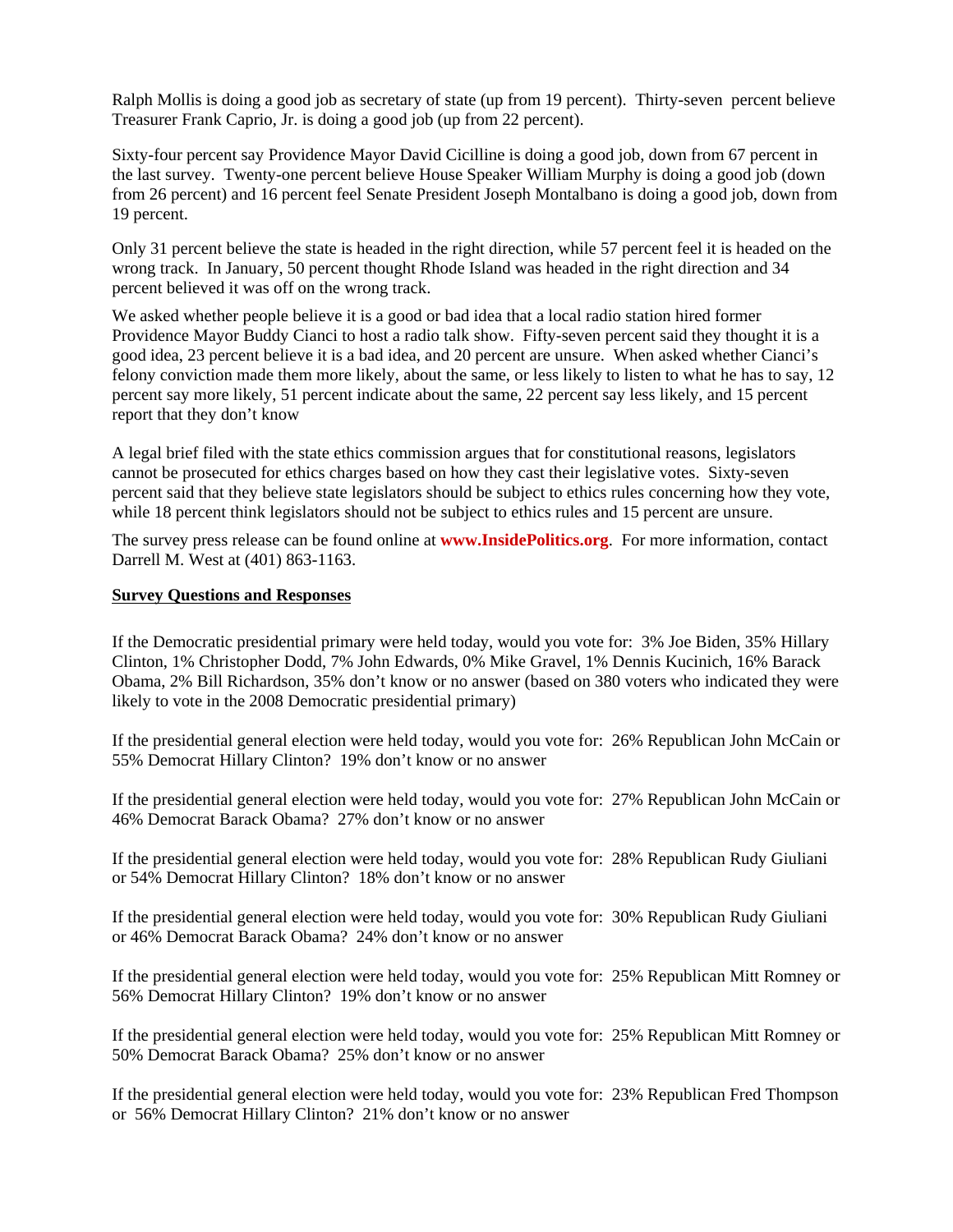If the presidential general election were held today, would you vote for: 23% Republican Fred Thompson or 50% Democrat Barack Obama? 27% don't know or no answer

How would you rate the job George W. Bush is doing as president? 3% Excellent, 13% good, 26% only fair, 54% poor, 4% don't know or no answer

How would you rate the job Jack Reed is doing as US Senator? 25% Excellent, 36% good, 20% only fair, 6% poor, 13% don't know or no answer

How would you rate the job Sheldon Whitehouse is doing as U.S. Senator? 7% Excellent, 34% good, 25% only fair, 10% poor, 24% don't know or no answer

How would you rate the job Patrick Kennedy is doing as U.S. Representative? 12% Excellent, 39% good, 23% only fair, 16% poor, 10% don't know or no answer

How would you rate the job Jim Langevin is doing as U.S. Representative? 14% Excellent, 41% good, 21% only fair, 6% poor, 18% don't know or no answer

How would you rate the job Don Carcieri is doing as governor? 9% Excellent, 35% good, 27% only fair, 20% poor, 9% don't know or no answer

How would you rate the job Elizabeth Roberts is doing as lieutenant governor? 5% Excellent, 32% good, 16% only fair, 2% poor, 45% don't know or no answer

How would you rate the job Patrick Lynch is doing as attorney general? 7% Excellent, 41% good, 26% only fair, 11% poor, 15% don't know or no answer

How would you rate the job Ralph Mollis is doing as secretary of state? 2% Excellent, 21% good, 28% only fair, 7% poor, 42% don't know or no answer

How would you rate the job Frank Caprio, Jr. is doing as general treasurer? 4% Excellent, 33% good, 19% only fair, 3% poor, 41% don't know or no answer

How would you rate the job William Murphy is doing as House Speaker? 1% Excellent, 20% good, 24% only fair, 12% poor, 43% don't know or no answer

How would you rate the job Joseph Montalbano is doing as Senate President? 1% Excellent, 15% good, 23% only fair, 15% poor, 46% don't know or no answer

How would you rate the job David Cicilline is doing as mayor of Providence? 20% Excellent, 44% good, 15% only fair, 7% poor, 14% don't know or no answer

Generally speaking, would you say things in Rhode Island are going in the right direction, or have they gotten off on the wrong track? 31% right direction, or 57% wrong track, 12% don't know or no answer

Former Providence Mayor Buddy Cianci has a new radio talk show. Do you think that it is a: 57% good idea, 23% a bad idea that a radio station hired him for this show, 20% don't know or no answer

Does Cianci's felony conviction make you: 12% more likely, 51% about the same, 22% less likely to listen to what he has to say, 15% don't know or no answer

A legal brief filed with the state ethics commission argues that for constitutional reasons, legislators